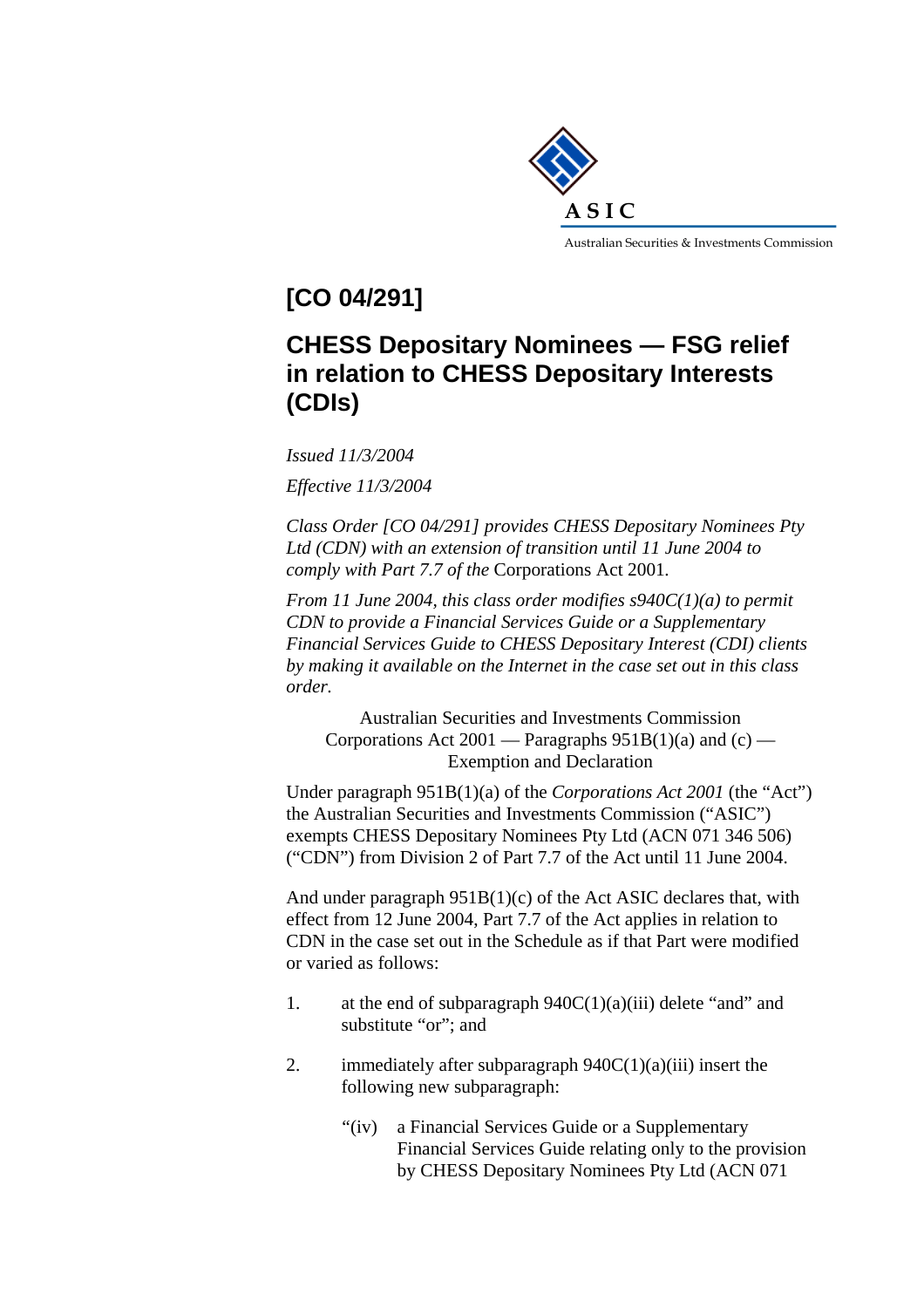346 506) of a custodial or depository service to the Holder of a CDI as defined in the operating rules of ASX Settlement and Transfer Corporation Pty Ltd (ACN 008 504 532), and is made available to the client, or the client's agent, on an Internet website; and".

## **Schedule**

Where all of the following apply:

- 1. CDN makes available on an Internet website any Financial Services Guide or Supplementary Services Guide required by Part 7.7 of the Act.
- 2. CDN takes all reasonable steps (including, without limitation, all reasonable steps to cause any necessary amendment to relevant Rules) to include, or cause to be included, in each statement relating to a Holding of CDIs provided to a Holder:
	- (a) details of the Internet address at which the Financial Services Guide or Supplementary Financial Services Guide may be accessed; and
	- (b) notice of a toll free telephone number through which persons may request a printed copy of the Financial Services Guide or Supplementary Financial Services Guide.
- 3. CDN takes all reasonable steps (including, without limitation, all reasonable steps to cause any necessary amendments to relevant Rules) to cause to be included in the next notice of AGM of each Issuer of a CDI sent after 30 June 2004 the matters referred to in paragraphs 2(a) and (b) of this Schedule.
- 4. CDN gives a printed copy of the Financial Services Guide or Supplementary Financial Services Guide free of charge to any person who asks for it.

## **Interpretation**

In this instrument:

**CDI** has the meaning given in Rule 2.13.1 of the Rules;

*Financial Services Guide* has the meaning given by section 761A of the Act;

*Holder* has the meaning given in Rule 2.13.1 of the Rules;